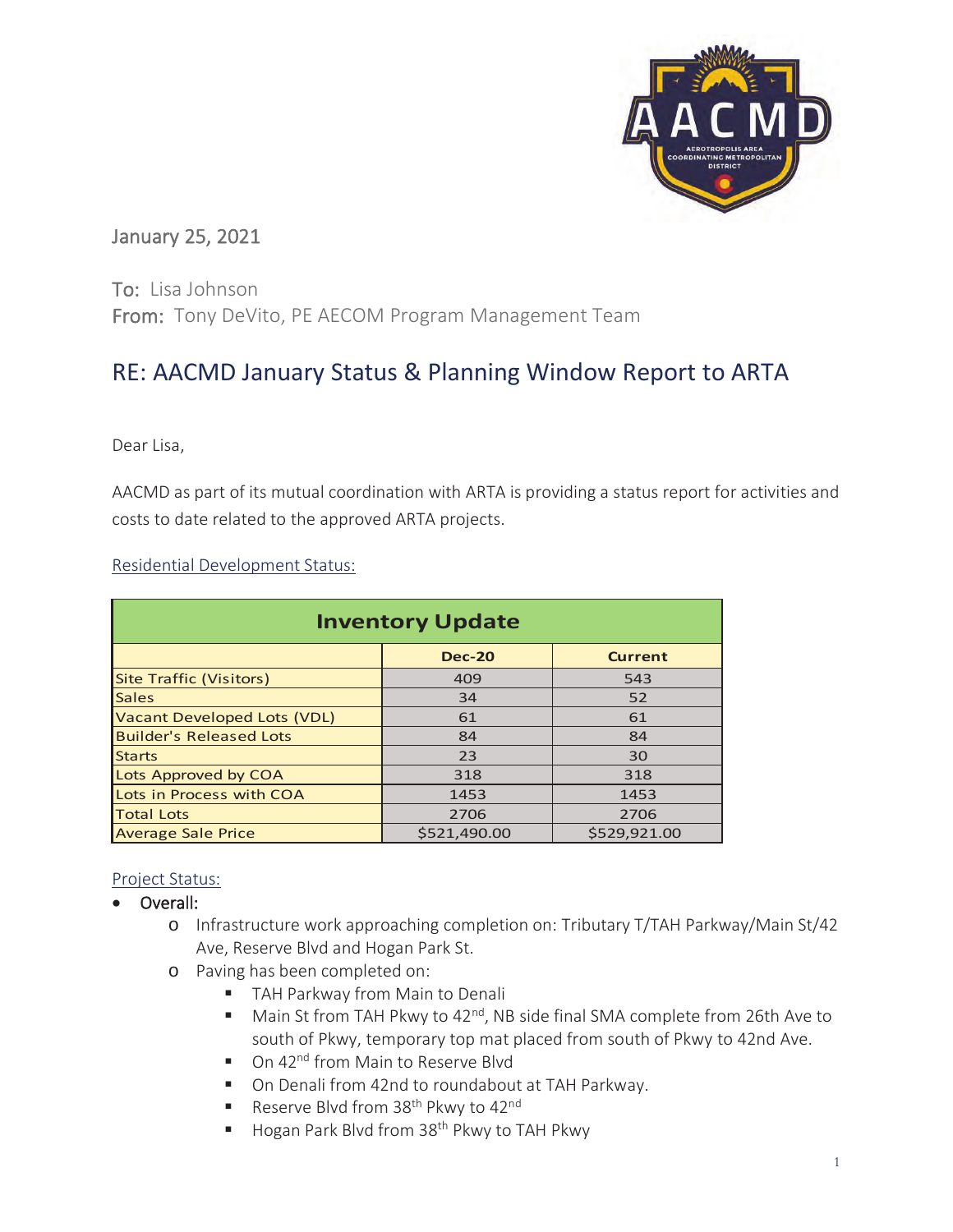

- o Landscaping elements pending now spring contracts due to seasonality constraints, however fine grading and erosion blanketing completed for winter shut down.
- The Aurora Highlands Parkway: Utility and roadway infrastructure is substantially complete from Main St. to Denali Blvd. Main Street (Phase 3) crossing is progressing with the Main St bridge is complete except masonry and lighting. Removal of Gun Club Road is complete from 26<sup>th</sup> Ave to 38<sup>th</sup> Place. Traffic has been switched to Main St. northbound lanes in the interim condition. Eastbound Pkwy bridge work continues with superstructure remaining. Wall footings and bottom slab for Westbound Pkwy bridge pedestrian underpass are complete and wall construction continues Sanitary sewer and waterline under Hogan Park Blvd to south of Eastbound Pkwy are complete. Water line construction under eastbound Pkwy between Richmond Homes south entrance and Hogan Park Blvd is underway.
- **Tributary T:** The E470 box culvert extension barrel is now complete; wingwalls and apron work will begin in February, and earthwork cut from commercial site between Main Street and E470 to fill for future TAH Pkwy and E470 interchange continues. Other channel, pond and trail work continues (grading, concrete, grasscrete, and riprap).
- E470 Interim Connection (right in/out): Project complete.
- E470 Interchange: The project team is progressing towards 90% plans by February of 2021. The COA pre-submittal meeting is set for in February of 2021 with 100% PSE package by April 2021. Design continues to progress over the next 30 days with upcoming proposed architectural presentation on structure aesthetics to E470 Construction Committee early in the new year.
- I-70 Harvest Rd Interchange: Building on the approved PD1601 from CDOT last month, Transportation Demand Management (TDM) meetings with CDOT/COA/ and DRCOG continue monthly with goal towards a negotiated IGA. Plans for a large group TDM workshop to be scheduled in February 2021. Roadway and bridge design continues to progress over the next 30 days.
- Powhaton Interim Connection: Design to progress with current emphasis to look at intersection options that best connects 26<sup>th</sup>, TAH, Harvest and Powhaton.
- 38<sup>th</sup> Avenue: The project has been split into three portions (1. Picadilly-Tibet; 2. Tibet-E470; 3. Odessa -Picadilly-Odessa) to expedite plan approval and facilitate potential construction (by others) of the portion between Picadilly and Tibet. Phase one Infrastructure plans are 99% complete. Phases two and three SWMP and Infrastructure plans are 85% complete with outstanding items related to Tributary T and First Creek crossings and CLOMR the long lead items prior to initial submission. Grading and some paving of portion 1 was started by Majestic's Metro District and now completed. Grading of the northern section of portion from Himalaya to Odessa by TCMD. Design is projected to progress over the next 30 days. AACMD continues to work with ARTA's counsel and the City to coordinate responsibilities and commitments along the corridor.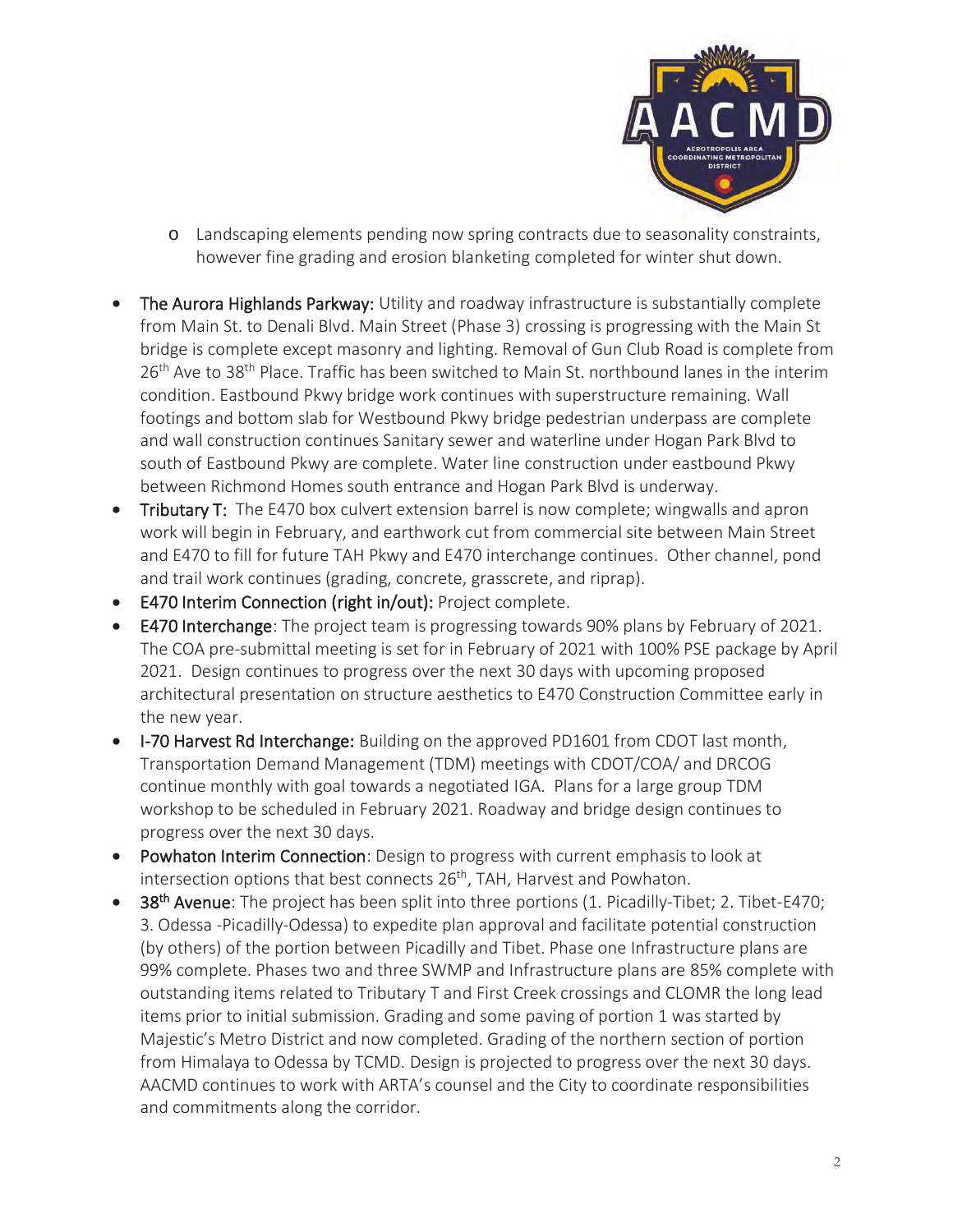

#### ARTA Costs to Date:

The District has approved, ratified and allocated funds for potential ARTA obligations as follows:

#### **1/25/2021** From Draw 31, dated Jan. 18, 2021

| <b>ARTA</b><br>Project | <b>Project Description</b>                  | <b>Total Project</b><br>Cost                     | <b>ARTA Share</b><br><b>Budget</b><br>$(2018 - 2019)$ | <b>ARTA Share</b><br><b>Budget</b><br>(2020) | <b>ARTA Share Total</b><br>(Spent to Date) | <b>AACMD Shared</b><br><b>ARTA Projects</b><br>(Spent to Date) | <b>AACMD</b><br><b>Other Projects</b><br>(Spent to Date) |  |  |  |
|------------------------|---------------------------------------------|--------------------------------------------------|-------------------------------------------------------|----------------------------------------------|--------------------------------------------|----------------------------------------------------------------|----------------------------------------------------------|--|--|--|
| A                      | 48th Avenue - E470 to Main St               | Ś.<br>1,714,944                                  | Ś.                                                    |                                              | Ś<br>1,813                                 | Ś<br>3,366                                                     |                                                          |  |  |  |
| B                      | 48th Avenue - Main St to Harvest            | 2,128,896                                        | Ŝ.                                                    |                                              | 188                                        | 349                                                            |                                                          |  |  |  |
| C                      | 48th Avenue - Harvest to Powhaton           | 4,257,792                                        | Ŝ.                                                    |                                              | 376                                        | 699                                                            |                                                          |  |  |  |
| D                      | 38th Avenue - Himalaya to E470 (NB)         | 14,931,280<br>Ś.                                 | 746,564<br>Ŝ.                                         |                                              | 968,990                                    |                                                                |                                                          |  |  |  |
| E                      | 38th Avenue - Himalaya to E470 (SB)         | 8,039,920<br>Ś                                   | 746,564<br>S                                          |                                              | 14,784                                     |                                                                |                                                          |  |  |  |
| F                      | TAH Parkway - E470 to Main St               | 3,674,880                                        | 3,674,880<br>S                                        |                                              |                                            |                                                                |                                                          |  |  |  |
| G                      | TAH Parkway - Main St to Denali Blvd        | 2,939,904                                        | 2,939,904                                             |                                              | 9,548,542                                  | Ś<br>15,789,980                                                |                                                          |  |  |  |
| H                      | TAH Parkway - Denali Blvd to Powhaton       | 9,159,360                                        |                                                       |                                              | $15,821$ \$                                | 21,849                                                         |                                                          |  |  |  |
| т                      | 26th Avenue - E470 to Main St               | 1,123,584                                        | 1,123,584<br>S                                        |                                              | $256,741$ \$                               | 476,805                                                        |                                                          |  |  |  |
| J.                     | 26th Avenue - Main St to Harvest            | 3,370,752                                        |                                                       |                                              |                                            |                                                                |                                                          |  |  |  |
| К                      | 27th Avenue - Harvest to Powhaton           | 5,085,696                                        |                                                       |                                              | 18,600                                     | 34,542                                                         |                                                          |  |  |  |
| L                      | Powhaton Road - I-70 to 26th St             | 12,303,200                                       |                                                       |                                              | 236,992                                    | 23,711                                                         |                                                          |  |  |  |
| M                      | Powhaton Road - 26th St to 48th             | 20,820,800<br>Ś.                                 | \$                                                    |                                              |                                            |                                                                |                                                          |  |  |  |
| N                      | Powhaton Road - 48th to 56th                | 16,848,000                                       | \$                                                    |                                              |                                            |                                                                |                                                          |  |  |  |
| $\circ$                | E470/38th Interchange                       | 24,000,000                                       | 2,400,000<br>S                                        |                                              | Ś<br>4,577,592                             | 20,976                                                         |                                                          |  |  |  |
| P                      | I-70 Interchange                            | Ś<br>36,000,000                                  | 2,880,000<br>S                                        |                                              | 1,577,977                                  |                                                                |                                                          |  |  |  |
| Q                      | Powhaton Interim Interchange                | 6,080,000<br>S                                   | $608,000$ \$<br>Ś.                                    | 608,000                                      |                                            |                                                                |                                                          |  |  |  |
| R                      | Picadilly Interchange (NEATS) (Design Only) | \$<br>2,472,000                                  | \$                                                    |                                              |                                            | 18,303                                                         |                                                          |  |  |  |
| 0                      | Cost Verification                           |                                                  |                                                       |                                              | 109,324                                    | 364,563<br><sup>\$</sup>                                       |                                                          |  |  |  |
|                        |                                             | Total \$174,951,008                              | Ś.<br>15,119,496                                      | 608,000<br>Ś.                                | Ś<br>17,327,740                            | -Ś<br>16,755,144                                               | l s<br>39,154,938                                        |  |  |  |
|                        |                                             | \$73,237,823<br>All Projects Total Spent to Date |                                                       |                                              |                                            |                                                                |                                                          |  |  |  |

ACMD has requested reimbursement of cost to date. AACMD will be holding its next meeting on January 25, 2021 to ratify any outstanding costs incurred and will report those on our next report.

#### ARTA - Future Projections:

ARTA total projects (2018\$) = \$174,951,008. Approximate percent complete = 10%

The following depicts a forecasted drawdown by quarter for 2021:

|                        |                                             |   |                              |  |                                                       |  |                                              |                                            |              |                                                                |            |                                                          | FUNEUASI FUN ZUZI                     |                |           |  |                    |  |         |                      |
|------------------------|---------------------------------------------|---|------------------------------|--|-------------------------------------------------------|--|----------------------------------------------|--------------------------------------------|--------------|----------------------------------------------------------------|------------|----------------------------------------------------------|---------------------------------------|----------------|-----------|--|--------------------|--|---------|----------------------|
| <b>ARTA</b><br>Project | <b>Project Description</b>                  |   | <b>Total Project</b><br>Cost |  | <b>ARTA Share</b><br><b>Budget</b><br>$(2018 - 2019)$ |  | <b>ARTA Share</b><br><b>Budget</b><br>(2020) | <b>ARTA Share Total</b><br>(Spent to Date) |              | <b>AACMD Shared</b><br><b>ARTA Projects</b><br>(Spent to Date) |            | <b>AACMD</b><br><b>Other Projects</b><br>(Spent to Date) | 01                                    | Q <sub>2</sub> |           |  | 03                 |  | Q4      | 2021 Total           |
| $\mathbf{A}$           | 48th Avenue - E470 to Main St               |   | 1,714,944                    |  |                                                       |  |                                              |                                            | 1,813        |                                                                | 3,366      |                                                          |                                       |                |           |  |                    |  |         |                      |
|                        | 48th Avenue - Main St to Harvest            |   | 2,128,896   \$               |  |                                                       |  |                                              |                                            | 188          |                                                                | 349        |                                                          |                                       |                |           |  |                    |  |         |                      |
|                        | 48th Avenue - Harvest to Powhaton           |   | 4,257,792   \$               |  |                                                       |  |                                              |                                            | 376          |                                                                | 699        |                                                          |                                       |                |           |  |                    |  |         |                      |
|                        | 38th Avenue - Himalaya to E470 (NB)         | s | 14,931,280   \$              |  | 746,564                                               |  |                                              |                                            | 968,990      |                                                                |            |                                                          | 4,438,430                             |                | 6,657,644 |  | 5 4,438,430 5      |  |         | \$15,534,504         |
|                        | 38th Avenue - Himalaya to E470 (SB)         | s | 8,039,920 5                  |  | 746,564                                               |  |                                              |                                            | 14,784       |                                                                |            |                                                          | 2,091,183                             |                | 3,136,775 |  | $S$ 3.136, 775 $S$ |  |         | 8,364,733            |
|                        | TAH Parkway - E470 to Main St               |   | 3,674,880                    |  | 3,674,880                                             |  |                                              |                                            |              |                                                                |            |                                                          |                                       |                |           |  |                    |  |         |                      |
|                        | TAH Parkway - Main St to Denali Blvd        |   | 2,939,904                    |  | 2,939,904                                             |  |                                              |                                            | 9.548.542    |                                                                | 15,789,980 |                                                          | 3,246,077                             |                |           |  |                    |  |         | 3,246,077            |
|                        | TAH Parkway - Denali Blvd to Powhaton       |   | $9,159,360$ \$               |  |                                                       |  |                                              |                                            | 15,821       |                                                                | 21,849     |                                                          | 571,452                               |                |           |  |                    |  |         | 571,452              |
|                        | 26th Avenue - E470 to Main St               |   | 1,123,584                    |  | 1,123,584                                             |  |                                              |                                            | 256,741      |                                                                | 476,805    |                                                          |                                       |                |           |  |                    |  |         |                      |
|                        | 26th Avenue - Main St to Harvest            |   | 3.370.752 S                  |  |                                                       |  |                                              |                                            |              |                                                                |            |                                                          | 27,430                                |                | 41,145    |  | 41,145             |  | 395.814 | 505,535              |
|                        | 27th Avenue - Harvest to Powhaton           |   | 5.085.696                    |  |                                                       |  |                                              |                                            | 18,600       |                                                                | 34,542     |                                                          |                                       |                |           |  |                    |  |         |                      |
|                        | Powhaton Road - I-70 to 26th St             |   | 12,303,200                   |  |                                                       |  |                                              |                                            | 236,992      |                                                                | 23,711     |                                                          |                                       |                |           |  |                    |  |         |                      |
|                        | Powhaton Road - 26th St to 48th             |   | 20.820.800                   |  |                                                       |  |                                              |                                            |              |                                                                |            |                                                          |                                       |                |           |  |                    |  |         |                      |
|                        | Powhaton Road - 48th to 56th                |   | 16,848,000                   |  |                                                       |  |                                              |                                            |              |                                                                |            |                                                          |                                       |                |           |  |                    |  |         |                      |
|                        | E470/38th Interchange                       |   | 24,000,000                   |  | 2,400,000                                             |  |                                              |                                            | 4,577,592    |                                                                | 20,976     |                                                          | 1,051,125                             |                | 1,576,688 |  |                    |  |         | 2,627,813            |
|                        | 1-70 Interchange                            |   | 36,000,000                   |  | 2,880,000                                             |  |                                              |                                            | 1,577,977    |                                                                | -          |                                                          |                                       |                |           |  |                    |  |         |                      |
|                        | Powhaton Interim Interchange                |   | 6,080,000                    |  | 608,000 \$                                            |  | 608.000                                      |                                            |              |                                                                |            |                                                          | 312,120                               |                |           |  |                    |  |         | 312,120              |
|                        | Picadilly Interchange (NEATS) (Design Only) |   | $2,472,000$ S                |  |                                                       |  |                                              |                                            |              |                                                                | 18,303     |                                                          |                                       |                |           |  |                    |  |         |                      |
|                        | Cost Verification                           |   |                              |  |                                                       |  |                                              |                                            | 109,324      |                                                                | 364,563    |                                                          |                                       |                |           |  |                    |  |         |                      |
| Total                  |                                             |   | \$174,951,008                |  | 15,119,496 S                                          |  | 608,000                                      |                                            | 17,327,740   |                                                                | 16,755,144 | 39,154,938                                               | S11,737,817 S11,412,252 S 7,616,350 S |                |           |  |                    |  |         | 395.814 \$31,162,233 |
|                        |                                             |   |                              |  |                                                       |  | All Projects Total Spent to Date             |                                            | \$73,237,823 |                                                                |            |                                                          |                                       |                |           |  |                    |  |         |                      |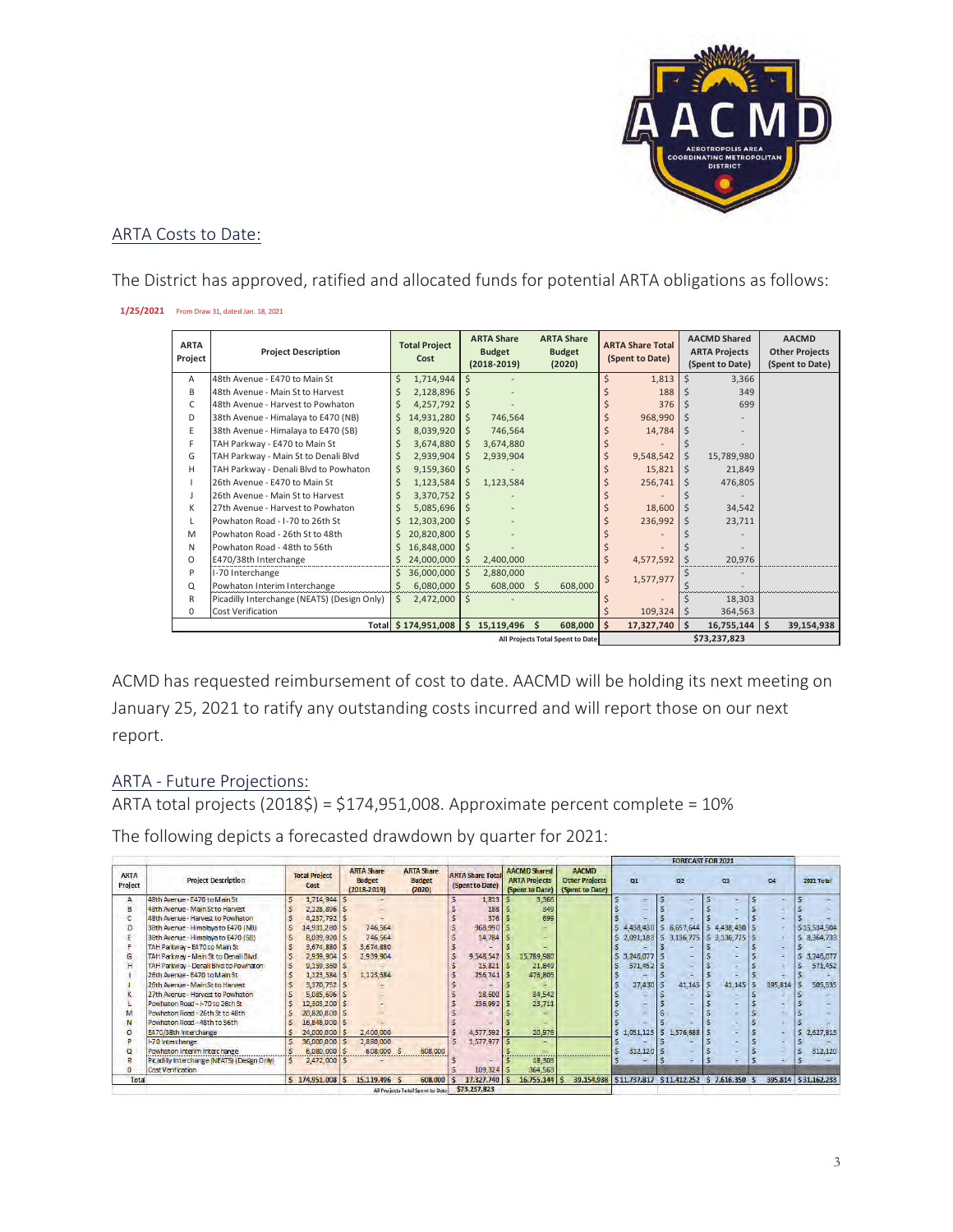

#### AACMD Status and Costs (Approximate Costs):

- Approximately \$22M and \$73M (Includes ARTA) in design and construction contracts;
- $\bullet$  Incurred approximately \$73M in design and construction.
- Projected NOA's over next 90 days of \$2M depending on approvals, see list below.
- The following projects (not ARTA associated) are in design:
	- o Preliminary Plan 02 Tributary T/Landscaping Conceptual Merrick
	- o Preliminary Plan 03 Southwest collector and 26<sup>th</sup> Avenue Cage
	- o Preliminary Plan 04 Central Collector -Cage/HR Greene
	- o 38th Parkway (Powhaton-Monaghan) -On Hold
	- o 38th Parkway (Reserve-Powhaton) On Hold
	- o Recreational Center 01 On Hold
	- o Park Site 02
	- o Park Site 03
- The following projects are being constructed:
	- o Main Street Phase 2 Paving Northbound temporary top mat placed from south of Pkwy to 42nd Ave. Southbound from Pkwy to 38th Place base and curb & gutter and bottom mat asphalt complete. Temporary top mat placed which will be removed and replaced with final top mat pending favorable temperatures in spring.
	- o 42nd Avenue Phase 1 Paving Phase 1a complete, Phase 1b to begin after COA 36" waterline complete on north side, approximately April 2021.
	- o Reserve Boulevard from  $42^{nd}$  to  $38^{th}$  Parkway Paving complete, sidewalk underway
	- o 42nd Avenue Phase 2 Paving complete, sidewalk underway
	- o Main Street Phase 1 Paving Northbound Permanent SMA top mat complete from 26th Ave to TAH. Temporary top mat removed and replaced with permanent SMA approximately May/June 2021
	- o E470 Project Monumentation–Community Markers 5A & 5B at N & S limits facing E470- substantially complete, except sign and electrical to complete in February 2021.
	- o Project Entry Monument Phase 2 substantially complete, punch list underway.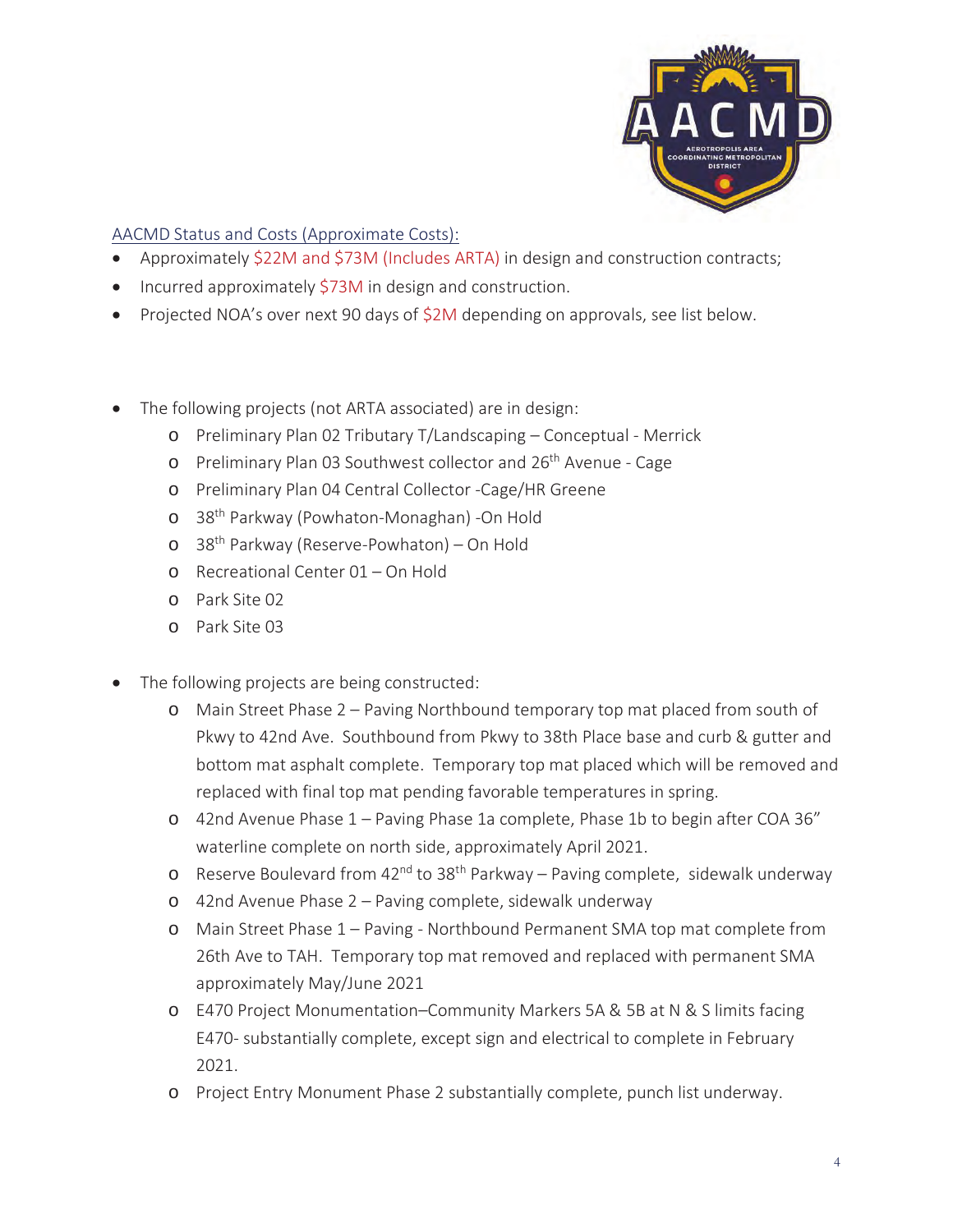

- o Street Lighting. Light pole base installation continues with breakaway connections expected to arrive middle of February 2021.
- o New Laydown Yard & Haul Road Grading and asphalt millings substantially complete. Contractors could move to new yard by end of February 2021.
- The following projects are anticipated to go to construction in next 30 days:
	- o Because long lead time required. Purchase of 60" Water Line Pipe & Valves material only procurement. (Prairie Water Line).
- The following projects are anticipated to go to construction in next 90 days:
	- o Decision on Perimeter Wall Construction. (Pending Planning Commission Approval)
	- o ATEC (Section 21) Grading (Pending Stormwater Plan Approval)
	- o 42<sup>nd</sup> Ave Phase 1b (north side which was pending waterline construction)
	- o Southbound Main St between 26<sup>th</sup> Ave and south of TAH Pkwy (Ph 1), southbound Main St between 38<sup>th</sup> Pl and 42<sup>nd</sup> Ave (Ph 2), and traffic signals at TAH Pkwy and Main St. (Ph 3 not part of original Ph 3 bid)
- The following projects have been completed:
	- o Site Demolition
	- o Main Street Phases 1&2, Denali Boulevard Phases 1&2, 42<sup>nd</sup> Avenue Phases 1&2, 38<sup>th</sup> Parkway and Reserve Boulevard – Grading
	- o 38th Parkway (Reserve-Powhaton Xcel Corridor) Grading
	- o Main Street Phase  $1(26<sup>th</sup>-Pkwy) Utilities$
	- o Main Street Phase 2 (Pkwy-42<sup>nd</sup>) Utilities
	- o Denali Boulevard (Pkwy-42nd) Utilities
	- o 38<sup>th</sup> Place (E470-Main)
	- $\circ$  42<sup>nd</sup> Avenue Phase 1 (Main St Denali) Utilities
	- o Interim Water Connection (E470-Main)
	- o Main Monument
	- o 42nd Avenue Phase 2 (Main St-CSP 1 Entrance) Utilities
	- o 42nd Avenue Phase 2 (CSP 1 Entrance-Reserve) Utilities
	- o 38th Parkway (Reserve-Powhaton) Grading
	- o 38th Parkway (Powhaton-Monaghan) Grading
	- o TAH Parkway Grading
	- $\circ$  Tributary T Grading